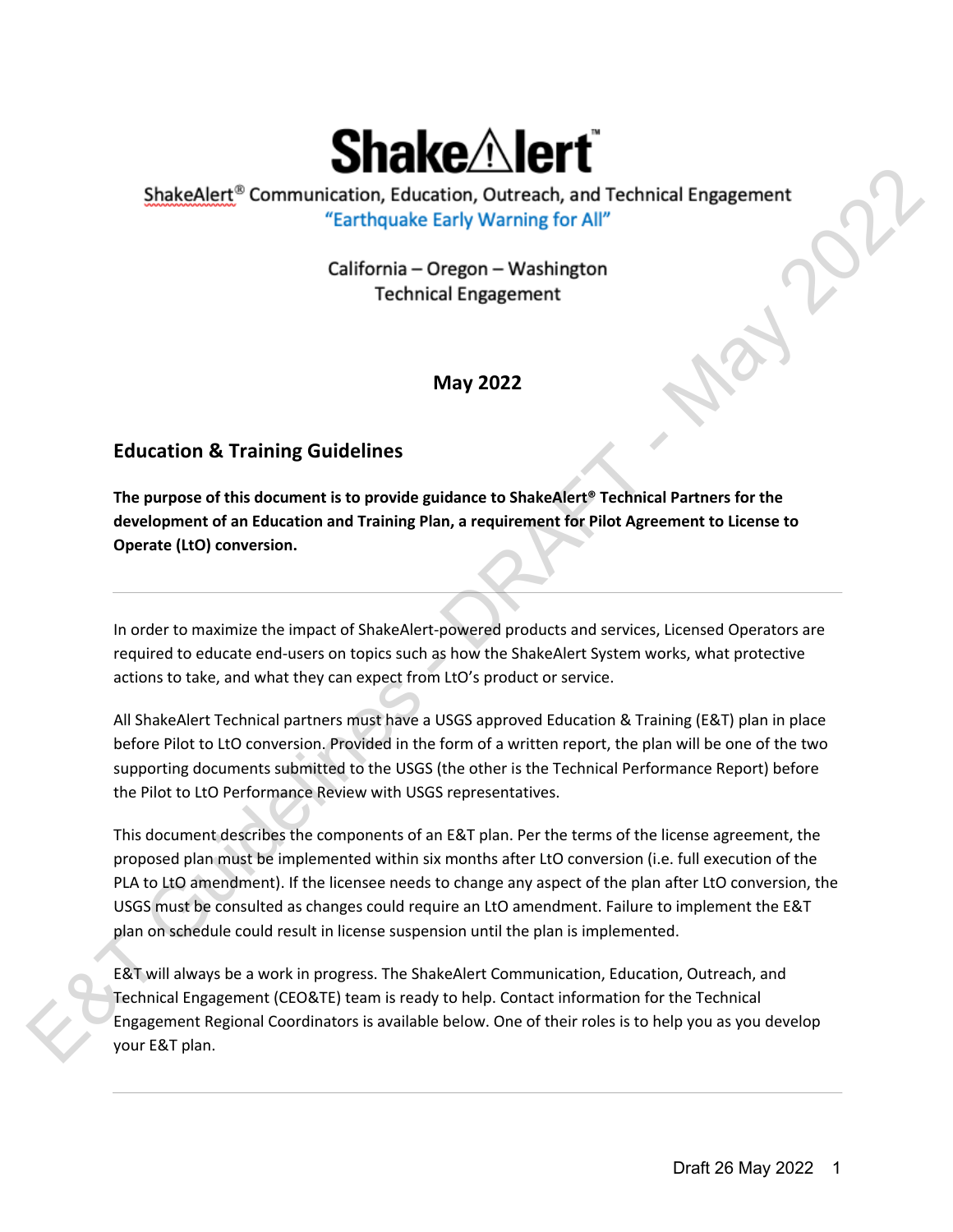# **Components of an Education & Training Plan**

**Use this checklist to ensure your E&T Plan includes these components. This checklist can also serve as the structure/outline for your plan.**

#### **1 E&T Audiences:**

- Define your audiences: Who needs to know about your ShakeAlert-powered product(s) or service(s)? *(Examples include: in-house technical staff, faculty and students, train operators and passengers, hospital administrators and patients, customers of retail products)*
- For each audience listed, briefly summarize their needs for information. *(Examples include: technical details, protective actions)*

#### **2 Background on your company and your ShakeAlert-powered product(s)**

- Briefly describe your company or organization.
- Describe what ShakeAlert-powered product(s) and service(s) you will be offering to your endusers and how they will be delivered. *(Examples include: VOIP, sirens, message boards, voice activated fire alarm box).* As applicable, describe any automated machine-to-machine actions *(Examples include: close/open valves, start generator, slow machinery)* Use this cheatist benown to the three components. This checklist can also serve as the<br>
simulation of the may 2022 method in the maximum of the maximum of the maximum of the period of the period of the control and control

#### **3 Description of E&T Materials**

#### **The following components should be included in your E&T materials:**

#### **E&T Materials Overview**

- For each audience, provide a description and/or examples of the E&T materials you intend to deliver to your end-users. *(Examples include: technical training materials, end-user education, packaging, instructional materials, marketing materials, etc.)*
- Identify key messages you will use with your audiences for each ShakeAlert-powered product or service. *(Available resources include: Attachment to this document, ShakeAlert Messaging Toolkit FAQs)*

#### **Recommended Responses to ShakeAlert-powered alerts**

- As applicable, describe the protective actions you recommend for your end-users who will receive alerts. *(Available resources include: Drop-Cover-Hold On graphic, ShakeAlert Protective Actions Guidelines)*
- As applicable, describe the recommended responses/actions to any automated actions initiated for each ShakeAlert-powered product or service.

#### **Product Details Included in E&T Materials**

As applicable, provide an example or detailed description of the content information delivered to your end-users *(Examples include: audio alert tones, voice or text-based messaging [e.g., "Earthquake! Earthquake! Expect shaking. Drop, Cover, Hold On. Protect yourself now."])*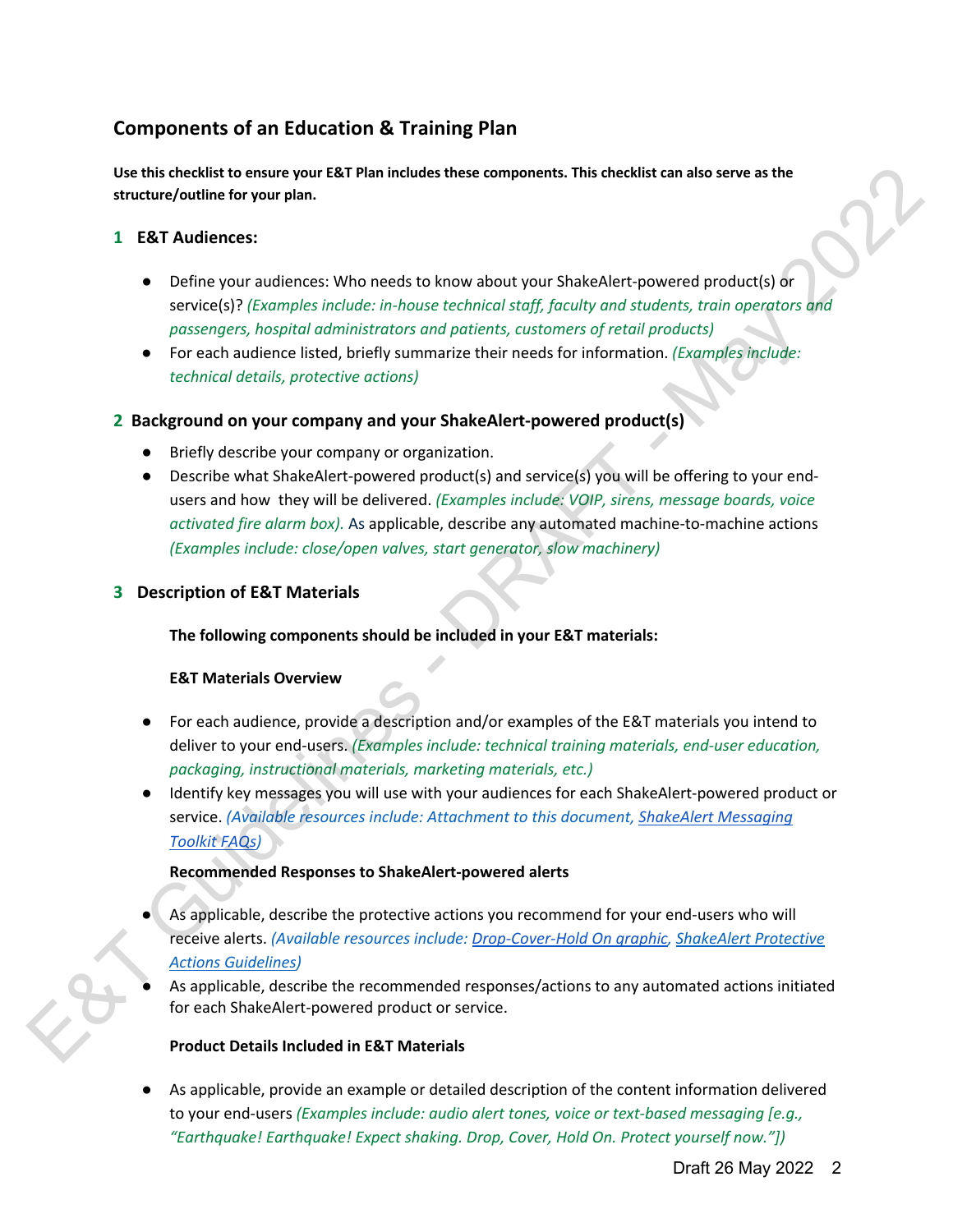- Provide information about any limitations of each product or service. Communicating expectations to your end-users is indispensable and a matter of safety. *(Examples include: geographical areas of availability, allowable automated actions, limitations of earthquake early warning in general)*
- Identify magnitude and intensity threshold criteria for delivering alerts or initiating automated actions. *(Examples include: alerting users for earthquakes of M 4+ where shaking is MMI 3+, starting backup generators if M 5.5+ and MMI 4.5+ )*
- Describe your plan to deliver Post-ShakeAlert Message Follow-up Messages to your end-users. If you do not plan to deliver Follow-up Messages, explain why not.

*(Available resources include: FAQ: ShakeAlert Warning Times [see Page 5], Follow-up Message Guidance [available only to licensed Technical Partners with a Gitlab account])*

#### **Accessibility**

● List all languages your materials are available and describe any accommodations for those with Access and Functional Needs.

*(Available resources include: ShakeAlert Multilingual Content)*

● Describe any Access and Functional Needs considerations for your product and your E&T. *(Examples include: alternative communication modes for Deaf or Blind end-users) (Available Resources: Alt Text for Document and Digital Accessibility: Best Practices, inclusive and Culturally Competent Messaging: A Best Practices Guide for ShakeAlert Partners & Earthquake Educators)* e leader the and the field that a solitically critical of delivering alters of the relation particular and the control of the second of May 2022<br>
Section boothology operations of MAS 5- model MAI 3-5-y<br>
section particular

#### **Keep in mind the following requirements when developing E&T materials:**

- Follow ShakeAlert Trademark Guidelines. *(Available resources include: ShakeAlert logo*, *ShakeAlert Trademark Guidelines)*
- Include USGS-mandated disclaimer language to all end-users who receive ShakeAlert-powered products and/or services. *(Available resources include: ShakeAlert Pilot License Agreement (Disclaimers; Warranties; Limitation of Liability sections)*
- Use "Powered by ShakeAlert" as applicable with product messaging, print materials, website, videos, etc.

*(Available resources include: What does it mean to be Powered by ShakeAlert?, Powered by ShakeAlert graphics/stickers)*

#### **4 Delivering E&T**

Describe how your ShakeAlert E&T will be delivered to end-users. Include your plans for E&T for each audience identified in Section 2.

*(Examples include: website, video, slides, packaging, fact sheet, train-the-trainer)*

- If applicable, include instructions on how to operate the product or refer to an instruction manual.
- If applicable, describe who will be responsible for education and training of end-users. The ShakeAlert CEO&TE team will not be responsible for your training end-users but may offer resources and assistance.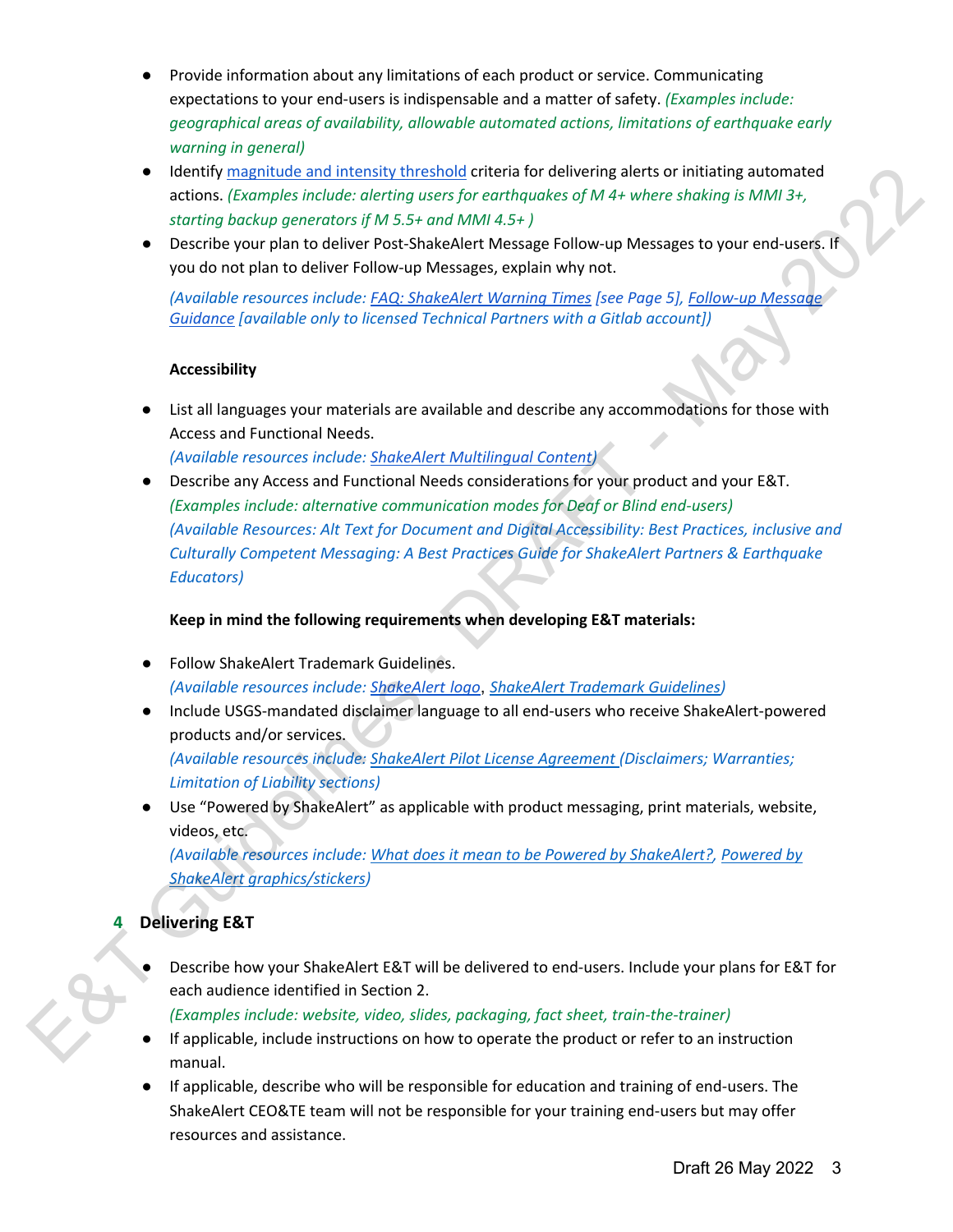#### **5 Continuing Engagement**

- As the technical capabilities of the ShakeAlert System evolve, so must E&T materials. Describe how you will provide and update E&T resources on your website, social media, packaging, etc. *(Available resources include: ShakeAlert Messaging Toolkits)*
- Please provide a list of the social media channels you use and provide your handle(s).
- **(Optional)** Encourage your end-users to follow @USGS ShakeAlert on Twitter and visit usgs.gov/ShakeAlert. *(Available resources include: ShakeAlert Messaging Toolkits)*
- If applicable, describe your plan to notify your end-users should your product become unavailable (e.g., service interruption or failure, etc.) or unsupported at some point in the future.

#### **6 Measuring Success (optional)**

● Describe your method(s) for defining and measuring the success of your E&T Plan and materials. *(Examples include: End-users conduct earthquake drills; end-users properly respond to the alert in a real or drill event; quizes or other training modules)* Example exceptions who are sometime to the solar manneal provide your handled),<br>
A probable from the solar media channels you use and provide your handled),<br>
• Optically Encourage your end visers include: Shabeklert Infere

#### **7. Marketing Materials (optional)**

● If applicable, provide examples of marketing materials that relate to each ShakeAlert-powered product and service.

#### **Submit Your E&T Plan**

- Send your E&T plan to your Technical Engagement Regional Coordinator for review. If needed, schedule a meeting with your TE Regional Coordinator to discuss feedback. Revise your report based on feedback from them.
- Prior to your LtO Performance Review, submit your E&T plan to the USGS for review. You may submit the Technical Performance Report as well but they are not required to be submitted at the same time.
- USGS might provide further feedback and request revisions to the E&T plan. If needed, meet with USGS to discuss revisions, otherwise submit the revised E&T plan to USGS.
- If the Technical Performance Report has already been approved by USGS, schedule an LtO Performance Review.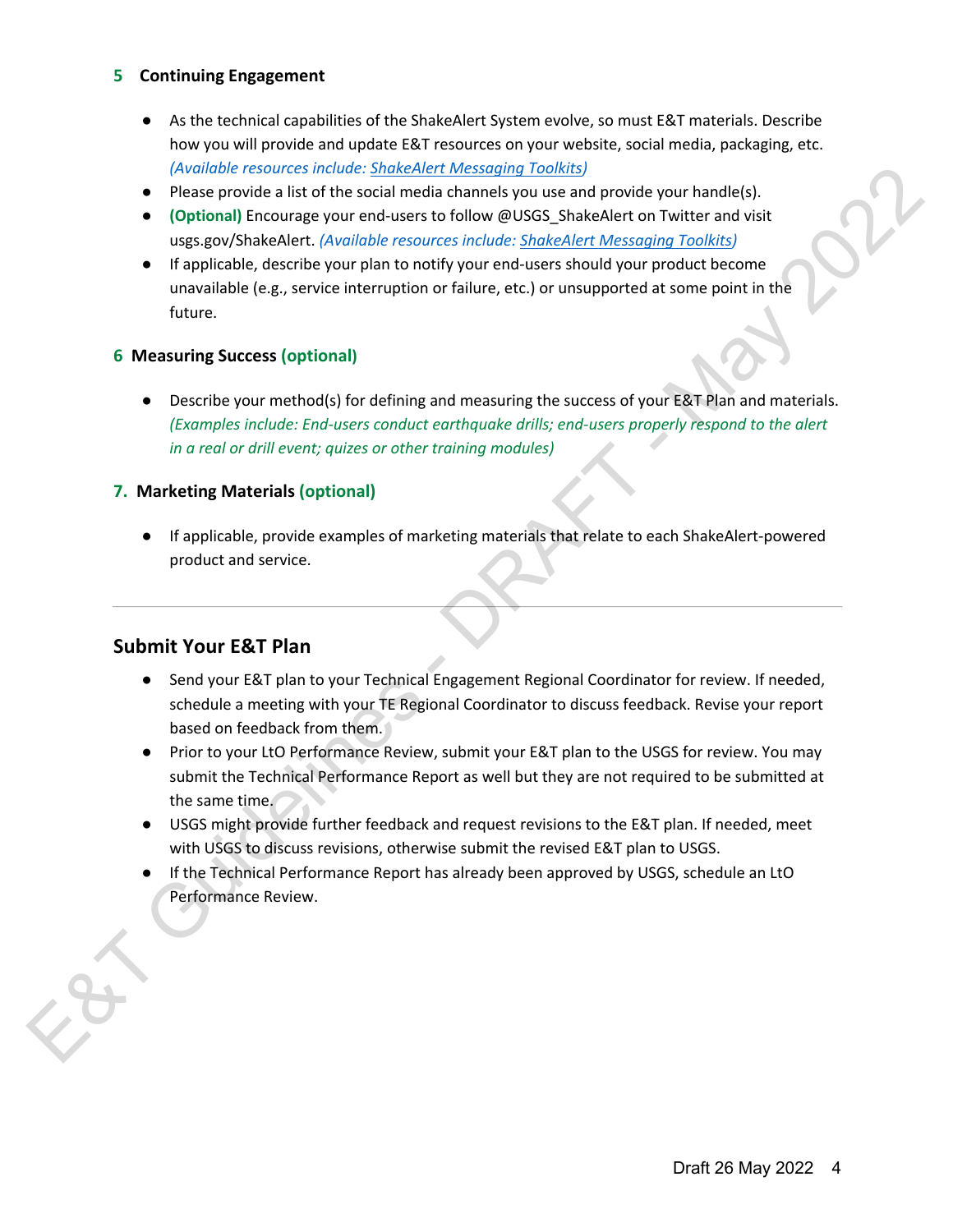# **Approved Core ShakeAlert® Messaging for Technical Partners**

### **Basic Education & Training for ShakeAlert**® **Technical Partners and End-Users**

This document contains considerable core information and talking points about the ShakeAlert System. Technical Partners are encouraged to draw from this document as they develop their Education and Training Plan and communicate publicly about ShakeAlert. Each topic contains links to further information. However, this is not an exhaustive list and many of the points require further explanation which can be found in other supporting documents such as the ShakeAlert FAQ, on ShakeAlert.org, and in other locations. Your Technical Engagement Regional Coordinator will work with you to develop your education and training plan. Basic Education & Training for ShakeAlert\* Technical Partners and End-Users<br>
This document contains considerable core information and talking points about the ShakeAlert System.<br>
Training Plan and communicate publicly abou

*Note: ShakeAlert core messaging may be periodically updated. Always refer to the ShakeAlert Talking Points document for current messaging about the ShakeAlert System*.

#### **1. WHAT is the ShakeAlert Earthquake Early Warning System?**

a) The ShakeAlert® Earthquake Early Warning (EEW) System detects significant earthquakes so quickly that alerts can reach many people before shaking arrives.

b) ShakeAlert is NOT earthquake prediction. Rather, a ShakeAlert Message indicates that an earthquake has begun and shaking is imminent.

c) ShakeAlert can save lives and reduce injuries by giving people time to take protective action such as Drop, Cover, Hold On (DCHO), or by moving away from hazardous areas.

d) ShakeAlert can protect people and infrastructure by triggering automatic actions like slowing down trains to prevent derailments, opening firehouse doors so they don't jam shut, and closing valves to protect water systems.

e) ShakeAlert is operational in Washington, Oregon, and California.

See *FAQ: ShakeAlert Basics*.

#### **2. WHY should people care about ShakeAlert?**

a) Earthquakes are a national problem that exposes millions of people to potentially damaging shaking in the United States. Among the West Coast states of California, Oregon, and Washington, about 55 million people are at risk from earthquake-related hazards.

b) Major earthquakes on the Cascadia Subduction Zone or the San Andreas Fault can cause thousands of deaths and cost billions of dollars in damage. Most earthquake injuries in the US come from falling objects or being knocked over.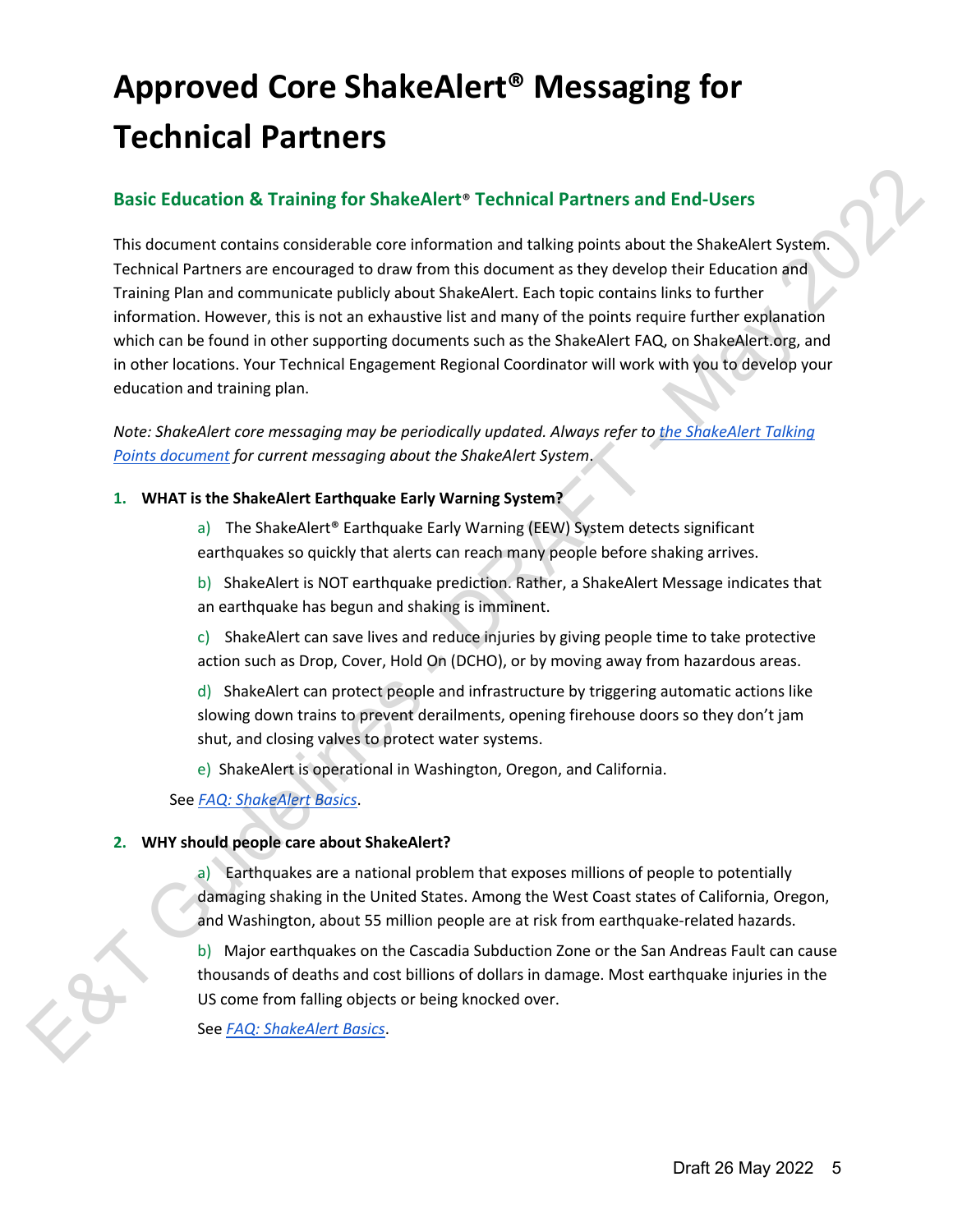### **3. HOW can ShakeAlert be used to warn people and initiate automated action to avoid /reduce harm?**

a) People alerts – to encourage people to take self-protective actions when they feel shaking or get an alert.

b) Automated operations – ShakeAlert can protect critical systems and vital infrastructure by triggering automated actions.

See *FAQ: How to Become a Technical Partner.* 

#### **4. HOW can people get ShakeAlert-powered alerts?**

a) The USGS issues XML-formatted ShakeAlert Messages to Technical Partners, who distribute them to end-users.

b) Earthquake early warning alert delivery may come through various public and private means (internet, radio, television, cellular), including WEA alerts delivered by FEMA's Integrated Public Alert and Warning System (IPAWS).

See *FAQ: The ShakeAlert Seismic Network and Its Collaborators* and *How do I Sign Up for ShakeAlert?*

#### **5. WHEN will I receive an alert?**

a) Once an earthquake is detected, the initial ground-shaking intensity across a region is estimated, and alerts are delivered to local populations by ShakeAlert partners.

b) ShakeAlert Messages will be issued for all earthquakes that surpass specific *magnitude*  and ground shaking *intensity* thresholds. An earthquake has a single value for magnitude but creates shaking of various intensities, depending on one's distance to the rupturing fault. Educations - ShakeAfet can protect critical systems and vital infrastructure<br>
By trigonomy anomatized actions.<br>
The USSS students - Draft distribution of the system of the system of the USB and the USB and the USB student

See *FAQ: ShakeAlert Basics, FAQ: ShakeAlert Earthquake Early Warning System and Times*, and *FAQ: Magnitude, Intensity, and ShakeAlert*.

#### **6. HOW much warning time will I get?**

a) All earthquakes start small and grow as time passes. Thus, it is not possible to determine immediately after an earthquake starts how large it will eventually become.

b) Alerts can reach many people seconds to tens of seconds before shaking arrives.

c) You may receive a ShakeAlert-powered alert before, during or after shaking arrives depending on your distance from the quake and how they receive the alert.

See *FAQ: ShakeAlert Earthquake Early Warning System and Warning Times.* 

#### **7. WHAT are the limitations of ShakeAlert?**

a) The speed and reach of alert delivery depends on the capability of the alert delivery partner. USGS does not deliver alerts to end-users and is not responsible for the alert delivery mechanism. USGS generates ShakeAlert Messages, but alert delivery is performed by technical partners.

b) False or missed alerts can happen in rare circumstances but will decline in frequency as more seismic sensors are installed and the ShakeAlert system is improved.